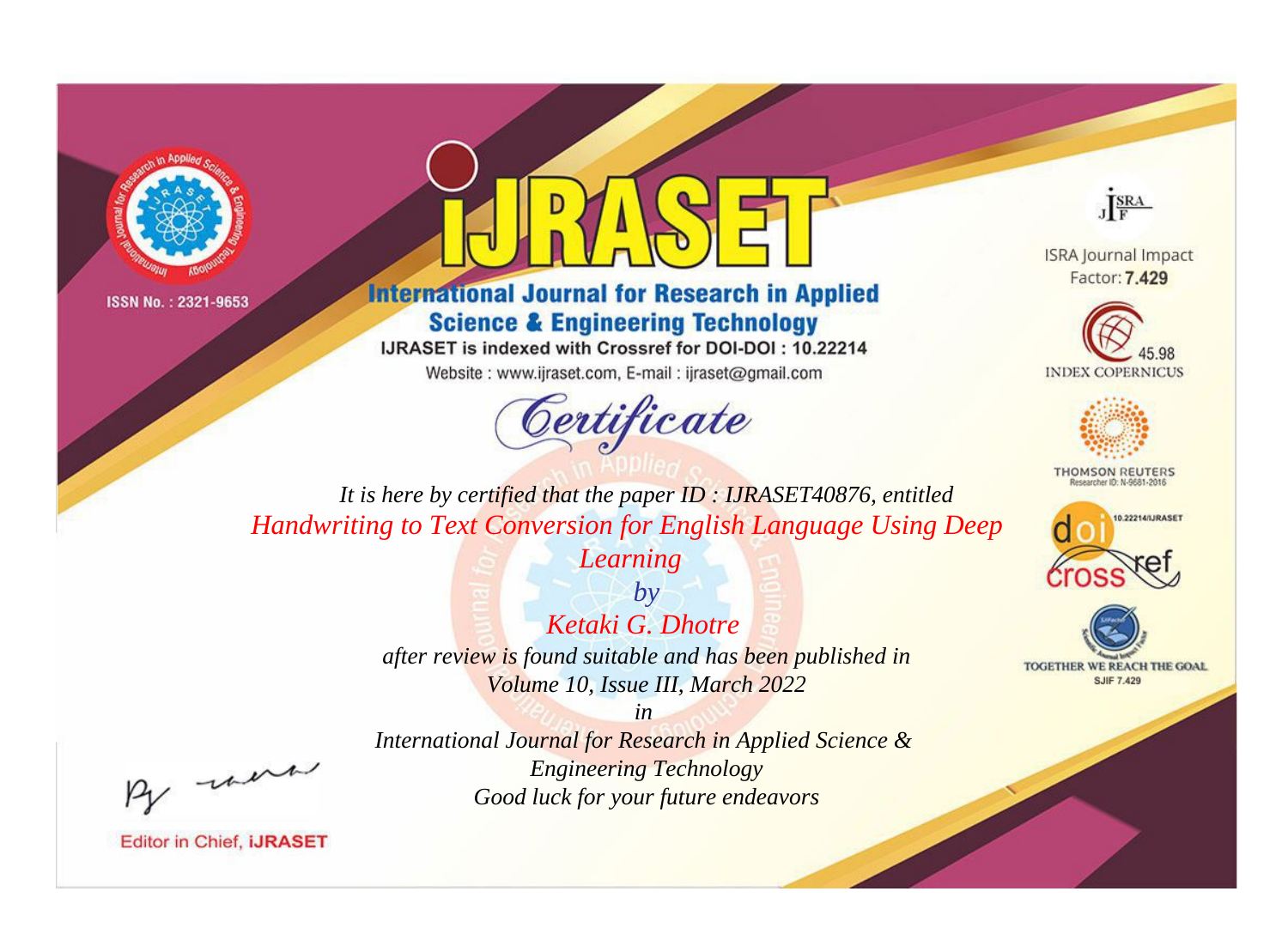



**International Journal for Research in Applied Science & Engineering Technology** 

IJRASET is indexed with Crossref for DOI-DOI: 10.22214

Website: www.ijraset.com, E-mail: ijraset@gmail.com





**ISRA Journal Impact** Factor: 7.429





**THOMSON REUTERS** 



TOGETHER WE REACH THE GOAL **SJIF 7.429** 

*It is here by certified that the paper ID : IJRASET40876, entitled Handwriting to Text Conversion for English Language Using Deep* 

*Learning*

*by Harshali K. Ghumate after review is found suitable and has been published in Volume 10, Issue III, March 2022*

, un

*International Journal for Research in Applied Science & Engineering Technology Good luck for your future endeavors*

*in*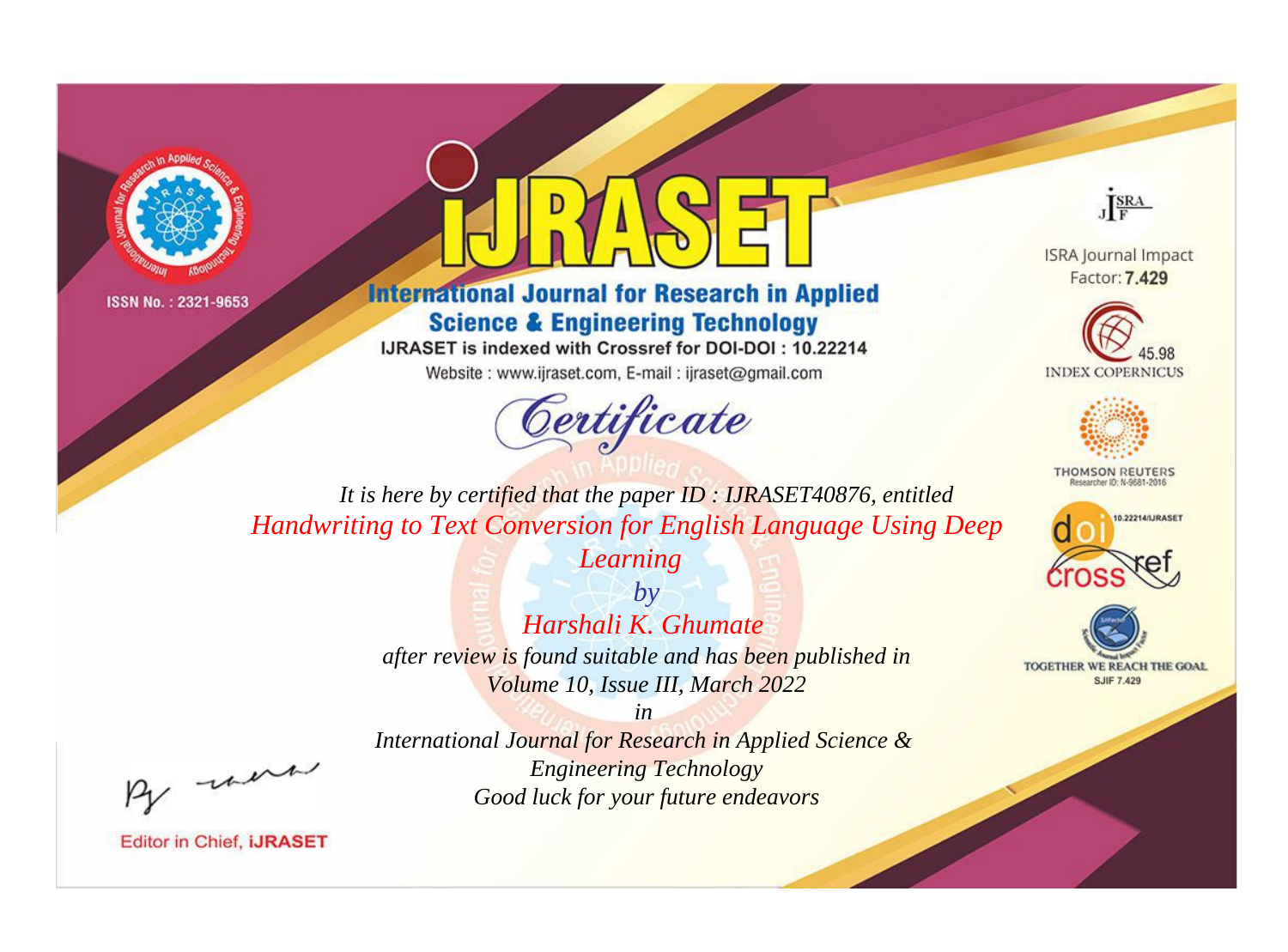



**International Journal for Research in Applied Science & Engineering Technology** 

IJRASET is indexed with Crossref for DOI-DOI: 10.22214

Website: www.ijraset.com, E-mail: ijraset@gmail.com





**ISRA Journal Impact** Factor: 7.429





**THOMSON REUTERS** 



TOGETHER WE REACH THE GOAL **SJIF 7.429** 

*It is here by certified that the paper ID : IJRASET40876, entitled Handwriting to Text Conversion for English Language Using Deep* 

*Learning*

*by Mayuri Mane after review is found suitable and has been published in Volume 10, Issue III, March 2022*

, un

*International Journal for Research in Applied Science & Engineering Technology Good luck for your future endeavors*

*in*